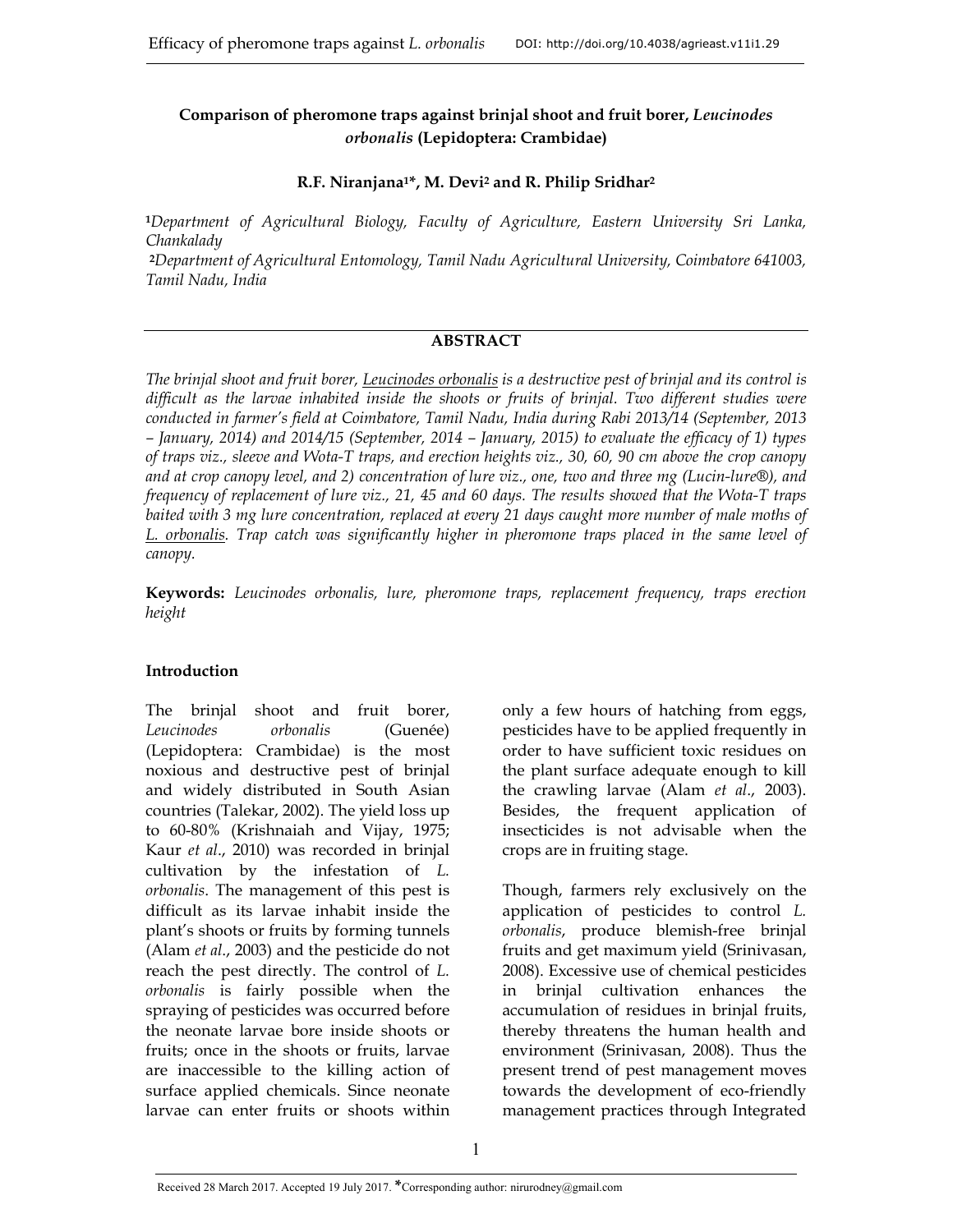Pest Management (IPM). The integration of pheromone trap as an effective component of IPM program (Gunawardena and Attygalle, 1989; Cork *et al*., 2001; Chatterjee, 2009; Mazumder and Khalequzzaman, 2010) in monitoring pest population for early decision making, and also mass trapping of pests using lures baited with a killing agent. Based on the moth catches in pheromone trap it is easy to recognize the prevailing life stages of brinjal shoot and fruit borer at the brinjal cultivation on a particular time and which will direct to select the proper management practices against brinjal shoot and fruit borer. Therefore, the study on comparison of pheromone traps of brinjal shoot and fruit borer will help to select proper pheromone trap with suitable erection height and lure replacement interval which findings reduce the indiscriminate use of insecticides in brinjal cultivation against brinjal shoot and fruit borer, *L. orbonalis*.

### **Materials and Methods**

### **Trap type and erection height in relation to crop canopy**

A field experiment was conducted in a farmer's field at Coimbatore, Tamil Nadu, India for assessing the types of traps *viz*., sleeve and Wota-T traps (Fig. 1) and erection heights *viz*., 30, 60, 90 cm above the crop canopy and at crop canopy level during *Rabi*, 2013/14 (September, 2013 – January, 2014) with an air temperature 27 $\pm$ 5 °C and Relative Humidity 70 $\pm$ 5%.





**1.a)** Wota-T **1.b)** Sleeve trap

**Fig.1 Types of traps** 

The sex pheromone of *L. orbonalis*, a mixture of (E)-11-hexadecenyl acetate and (E)-11-hexadecen-1-ol) showed promising effect (Zhu *et al*., 1987; Attygale *et al*., 1988; Cork *et al*., 2001) against the moths of *L. orbonalis*. The commercialized sex pheromone of *L. orbonalsi* with similar properties were purchased at Pest Control of India, New Delhi, India and used for the study.

The Wota-T traps which consisted a hood to hold pheromone lure and a tray where soapy water was kept whereas the sleeve trap had a hood to place pheromone lure and sleeve made by polyethylene to collect caught moths. Both traps were purchased at Pest Control of India, New Delhi, India.

The traps were installed 30 days after transplanting of brinjal at different heights *viz*., 30, 60, 90 cm above the crop canopy and at crop canopy level with an inter trap distance of 20 m. The traps were fixed on bamboo poles and two mg of lure (Lucinlure®) were used. The lures were fixed on the lower side of the hood. The experiment was laid out in Randomized Block Design with 8 treatments, and each treatment was replicated thrice.

## **Pheromone lures concentration and interval of lure replacement**

Field experiment was carried out in a farmer's field at Coimbatore, Tamil Nadu, India during *Rabi*, 2014/15 (September, 2014 – January, 2015) to find out the effect of concentration *viz*., One, two and three mg lures (Lucin-lure®) and frequency of replacement of lure *viz*., 21, 45 and 60 days. The experiment was laid out in RBD with 9 treatments and each treatment replicated thrice.

The frequency of replacement of lure (Lucin-lure®) has been mentioned in the label of its commercial product as 2 months (60 days). In general, it was assumed from the previous studies that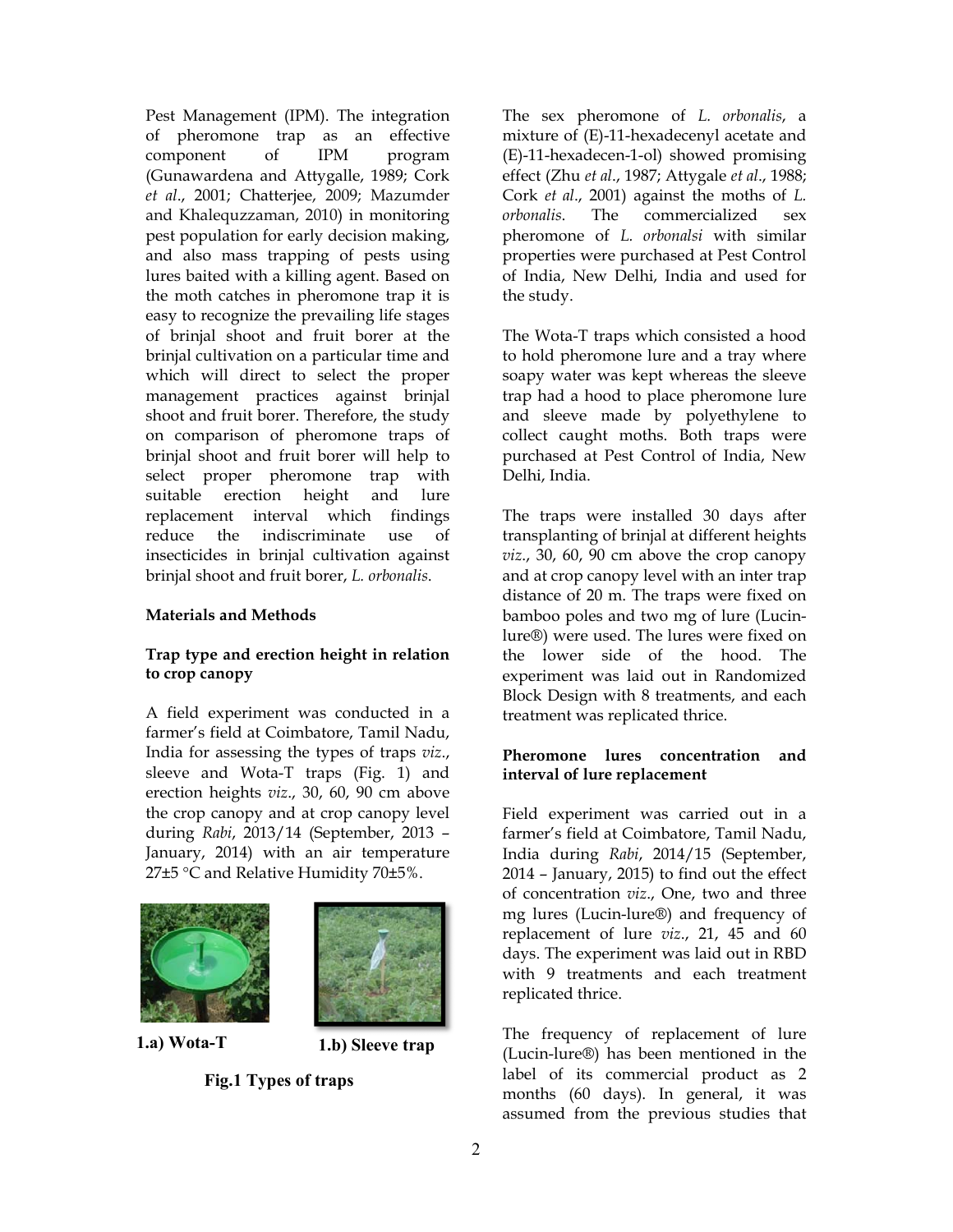the lure can be effective for about 21 days and it is climate dependent. Therefore, the study has been designed to check the suitability of recommended frequency of replacement of lure to the study area.

### **Data analysis**

Observations on moth catches were recorded at weekly intervals, and monthly averages were calculated to evaluate the efficacy of each treatment using two-way ANOVA.

## **Results and Discussion**

# **Trap type and erection height**

Mean number of moths captured in two types of traps at different heights is presented in Table 1 & Fig. 2. The numbers of moths captured in Wota-T traps were significantly greater than the sleeve traps. The moth catches ranged from 3.08 to 9.33 in sleeve trap, while it was 7.08 to 23.50 in Wota-T traps at different heights (Fig. 3).

Among the heights tested, height at crop canopy level proved to be the most optimum in Wota-T traps (23.50 moth catches/trap) as well as sleeve traps (9.33 moth catches/trap). The lowest moth catches were observed in 90 cm above the canopy level (7.08 and 3.08 moth catches/trap in Wota-T traps and sleeve traps, respectively).

Cork *et al*., (2003) stated that open delta trap caught significantly greater numbers of *L. orbonalis* males than other traps tested by them at the canopy level (delta, open delta, water with plastic bottle and sleeve trap). However, the authors revealed that open traps with water were more efficient in trapping adult male moths as water prevents the moths from escaping. Apart from these, Nandihalli *et al*., (1991); and Raj *et al*., (2000) suggested that sleeve and funnel traps were superior in catching *Helicoverpa armigera*. Similarly, Mohan Naik *et al*., (1993) noticed that sleeve and ICRISAT funnel traps were found better than sticky traps in catching *Helicoverpa armigera*.

Although there were few references (Andagopal *et al*., 2010) to prove the efficacy of Wota-T trap, Cork *et al*., (2003) mentioned that the open trap with water performed better in capturing the *L. orbonalis* moths. The Wota-T trap was an open typed trap and contained water hence the findings of present study could be evidenced by the study of Cork *et al*., (2003) and Andagopal *et al*., 2010.

## **Pheromone lures concentration and changing interval**

The data (Table 2 & Fig. 4) on lure concentration and changing frequency showed that three mg septum replaced every 21 days was the most effective (39.87 moths/trap) followed by two mg septum replaced every 21 days (29.19 moths/trap) and three mg septum replaced every 45 days (27.34 moths/trap). The least trap catches were recorded in one mg septum replaced every 60 days (14.07 moths/trap).

Sateeshkumar *et al*., (2009) stated that a dose of 2 mg per dispenser is considered sufficient for the purpose of monitoring the pest incidence of *L. orbonalis* and also cost effectiveness. The trap catches were highest in those traps with lures changed every 21 days, while changes made every 45th and 60th day were also promising but only up to 21 days and thereafter declined gradually indicating that irrespective of the changing frequency, the test lures were found to be effective up to 21 days. These results are in conformity with those of Lalitha Kumari and Reddy (1992); Patil and Mamadapur (1996); Loganathan *et al*., changed in three weeks. (1999) who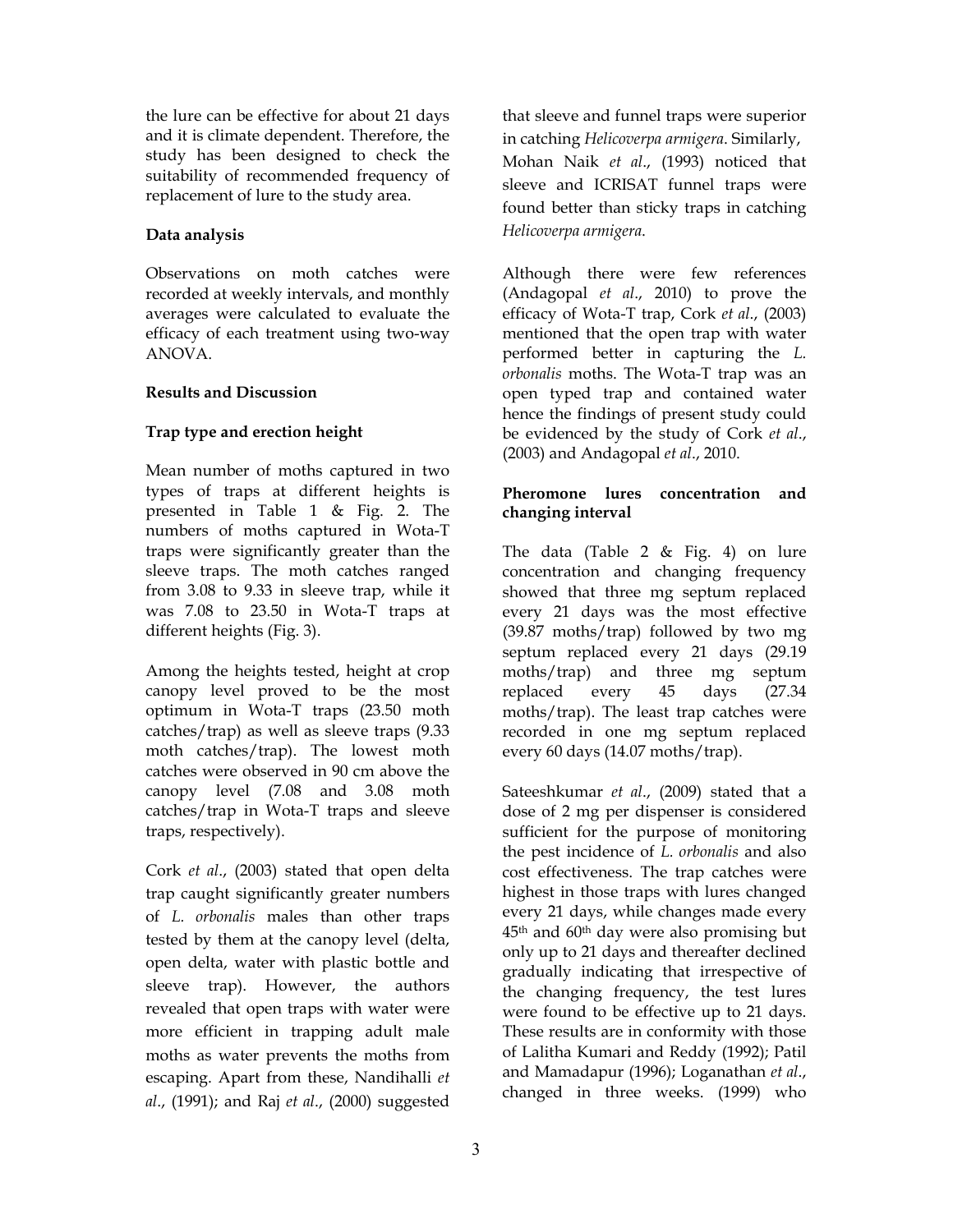reported that lures must be changed in three weeks.

| Types of pheromone traps   | <b>Erection height</b>   | Overall mean moth<br>catch/trap* |
|----------------------------|--------------------------|----------------------------------|
| Sleeve trap<br>Wota-T trap | 30 cm above canopy level | 7.58 <sup>cd</sup>               |
|                            |                          | (2.84)                           |
|                            | 60 cm above canopy level | 5.92e                            |
|                            |                          | (2.53)                           |
|                            | 90 cm above canopy level | 3.08 <sup>f</sup>                |
|                            |                          | (1.89)                           |
|                            | canopy level             | 9.33c                            |
|                            |                          | (3.14)                           |
|                            | 30 cm above canopy level | 22.08a                           |
|                            |                          | (4.75)                           |
|                            | 60 cm above canopy level | 12.42 <sup>b</sup>               |
|                            |                          | (3.59)                           |
|                            | 90 cm above canopy level | $7.08$ de                        |
|                            |                          | (2.75)                           |
|                            | canopy level             | 23.50a                           |
|                            |                          | (4.90)                           |
| <b>SEd</b>                 | Types of pheromone traps | 0.08                             |
| CD(0.05)                   | Erection height          | 0.11                             |
|                            | Interaction              | 0.15                             |
|                            | Types of pheromone traps | 0.16                             |
|                            | Erection height          | 0.23                             |
|                            | Interaction              | 0.32                             |

#### **Table 1. Effect of pheromone trap types and erection height on** *L. orbonalis* **moth catches**

\*Values are mean of three replications.

Values in parentheses are based on square root ( $\sqrt{(X+0.5)}$ ) transformation.

In column, means with similar alphabets do not vary significantly at P=0.05 by DMRT.

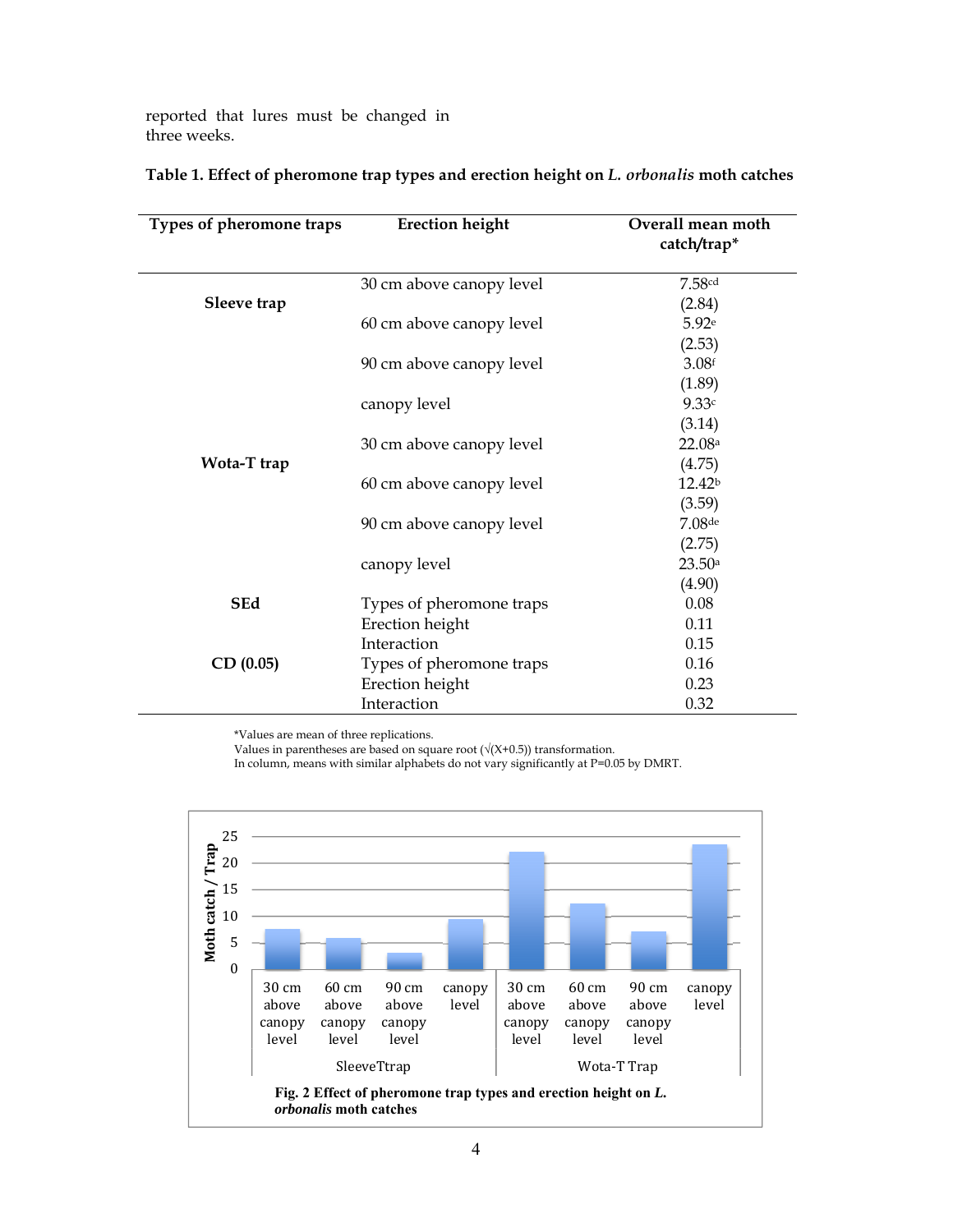

**Fig. 3. Moth catches in Wota-T trap** 

| Table 2. Effect of concentration and replacement interval of pheromone lure on moth |  |
|-------------------------------------------------------------------------------------|--|
| catches of L. <i>orbonalis</i>                                                      |  |

| Replacement interval | Concentration        | Overall mean moth<br>catch/trap* |
|----------------------|----------------------|----------------------------------|
|                      | 1 mg septum          | 20.97cd                          |
| 21 days              |                      | (4.63)                           |
|                      | 2 mg septum          | 29.19b                           |
|                      |                      | (5.45)                           |
|                      | 3 mg septum          | 39.87 <sup>a</sup>               |
|                      |                      | (6.35)                           |
|                      | 1 mg septum          | 17.71 <sup>e</sup>               |
| 45 days              |                      | (4.27)                           |
|                      | 2 mg septum          | 21.21cd                          |
|                      |                      | (4.66)                           |
|                      | 3 mg septum          | 27.34 <sup>b</sup>               |
|                      |                      | (5.28)                           |
|                      | 1 mg septum          | 14.07f                           |
| 60 days              |                      | (3.82)                           |
|                      | 2 mg septum          | 20.27 <sup>d</sup>               |
|                      |                      | (4.56)                           |
|                      | 3 mg septum          | 22.68c                           |
|                      |                      | (4.81)                           |
| <b>SEd</b>           | Replacement interval | 0.07                             |
|                      | Concentration        | 0.07                             |
|                      | Interaction          | 0.11                             |
| CD(0.05)             | Replacement interval | 0.14                             |
|                      | Concentration        | 0.14                             |
|                      | Interaction          | 0.24                             |

\*Values are mean of three replications

Values in parentheses are based on square root  $(\sqrt{(X+0.5)})$  transformation.

In each column, means with similar alphabets do not vary significantly at P=0.05 by DMRT.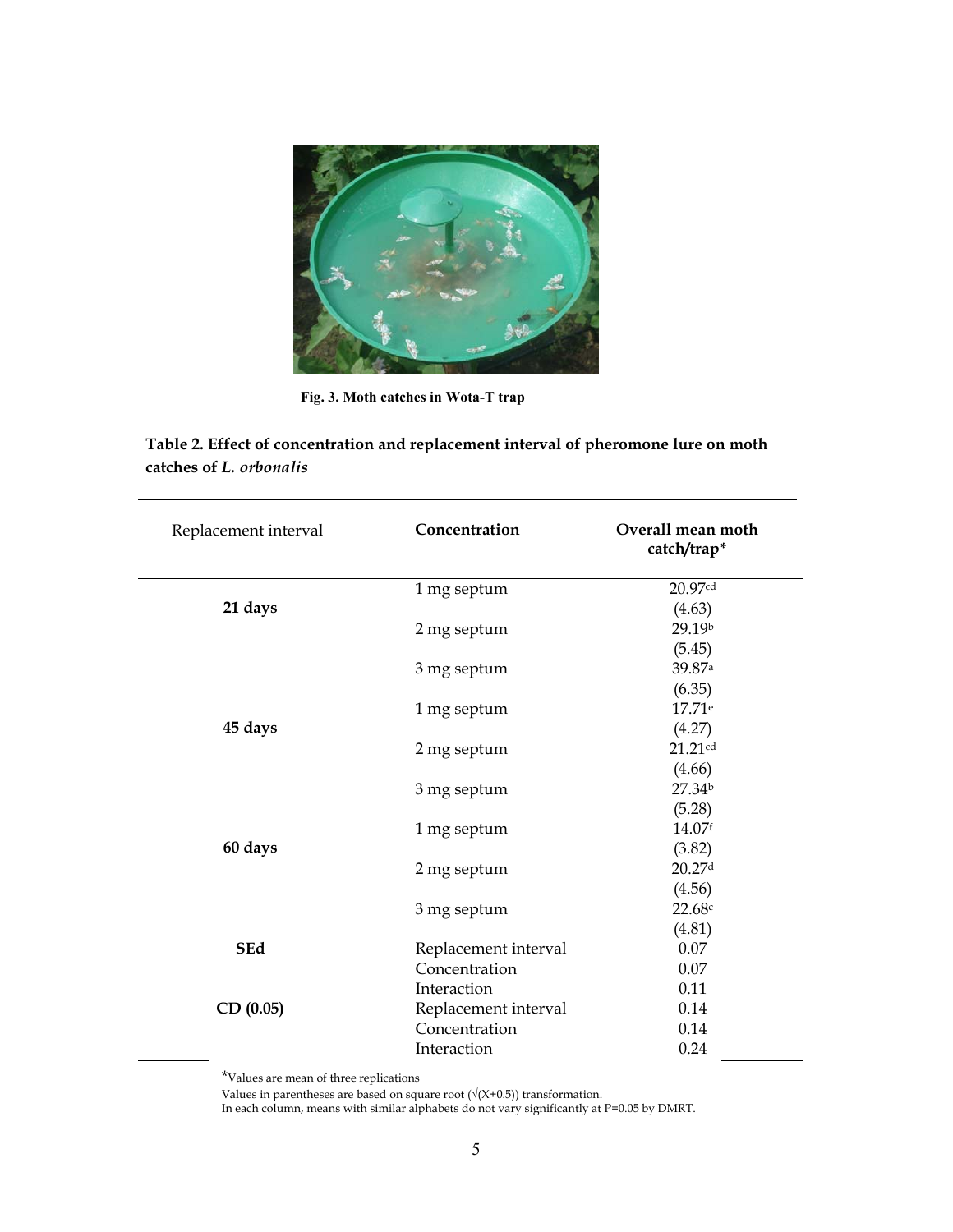

**Fig. 4. Effect of concentration and replacement interval of pheromone lure on moth catches of** *L. orbonalis* 

#### **Conclusion**

It can be concluded from the study that the Wota-T trap was the most suitable trap to catch the more number of adult moths of *Leucinodes orbonalis* than the sleeve trap. Further the study revealed that to install the pheromone trap at the canopy level was most appropriate height.

In addition, the study stated the superiority of 3 mg concentration of lures of sex pheromone of *L. orbonalis* in catching the maximum adult moths of *L. orbonalis.* Among the tested replacement intervals of pheromone lure 21 days gave better results with more adult moth catches.

#### **References**

Alam, S. N., Rashid, M. A., Rouf, F. M. A., Jhala, R. C., Patel, J. R., Satpathy, S., Shivalingaswamy, T. M., Rai, S., Wahundeniya, I., Cork, A., Ammaranan, C. and Talekar, N. S. (2003). Development of an integrated pest management strategy for eggplant fruit and shoot borer in South Asia. Shanhua, Taiwan: AVRDC—the World Vegetable Center. Technical Bulletin No. 28. AVRDC Publication No. 03-548. 56 pp.

Andagopal, V.N., Prasad T.V., Jethwa Dha rmrajsinh, Gedia M.V., Koradia V.G., Patel H.V. (2010). Evaluation of pheromone

traps against brinjal fruit and shoot borer, Leucinodes orbonalis Guenee. *Indian Journal of Entomology* 72(1): 7 – 10.

Attygale, A. B., J. Schwarz and N. E. Gunawardena. (1988). Sex pheromone of brinjal shoot and fruit borer *Leucinodes orbonalis* Guenee (Lepidoptera: Pyrallidae). *Zeitschrift für Naturforschung* **43**: 790-792.

Chatterjee, H. (2009). Pheromones for the management of brinjal fruit and shoot borer, *Leucinodes orbonalis* Guenee. *Karnataka Journal of Agriculture Science* 22: 594-596.

Cork, A., Alam, S. N., Rouf, F. M. A. and Talekar, N. S. (2003). Female sex pheromone of brinjal shoot and fruit borer *Leucinodes orbonalis*: Trap optimization and application in IPM trials. *Bulletin of Entomological Research* **93**: 107-113.

Cork, A., S. N. Alam, A. Das, C. S. Das, G. C. Ghosh, S. Phythian, D. I. Farman, D. R. Hall, N. R. Masten, K. Vedham, F. M. A. Rouf and K. Srinivasan. (2001). Female sex pheromone of brinjal shoot and fruit borer *Leucinodes orbonalis* (Lepidoptera: Pyrallidae): Blend optimization. *Journal of Chemical Ecology* **27**: 1867-1877.

Gunawardena, N. E. and Attygalle, A. B. (1989). The sex pheromone of the brinjal pest, *Leucinodes orbonalis* Guenee